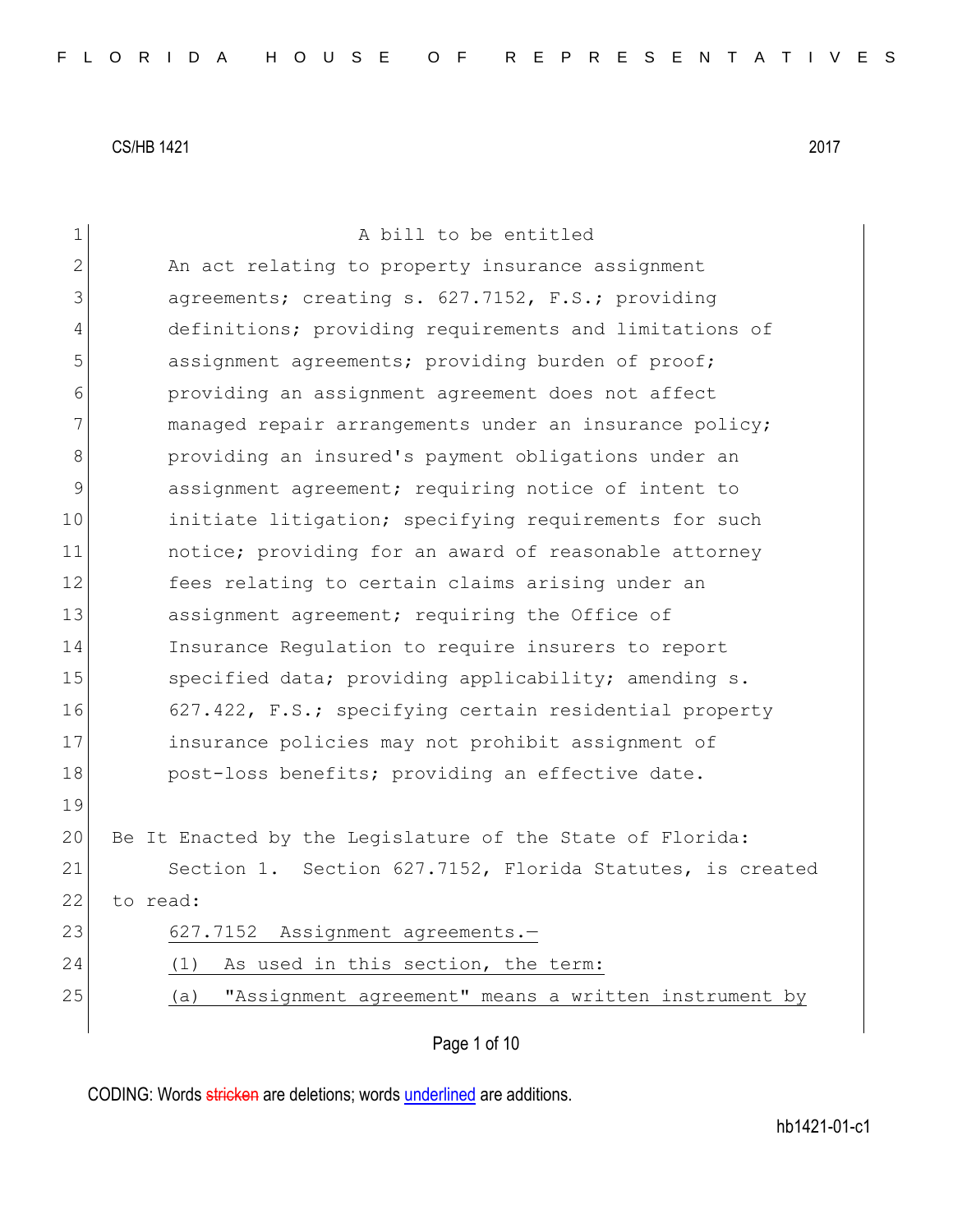26 which post-loss benefits under a residential property insurance 27 policy are assigned to a person providing services to protect, 28 repair, restore, or replace such property or to mitigate against 29 further damage to such property. 30 (b) "Disputed amount" means the difference between the 31 presuit settlement demand and the presuit settlement offer. 32 (c) "Judgment obtained" means damages recovered, if any, 33 but does not include any amount awarded for interest, attorney 34 fees, or costs. 35 (d) "Presuit settlement demand" means the presuit 36 settlement demand made by the assignee in the written notice of 37 intent to initiate litigation as required by paragraph (7) (a). 38 (e) "Presuit settlement offer" means the presuit 39 settlement offer made by the insurer in its written response to 40 the notice of intent to initiate litigation as required by 41 paragraph (7)(b). 42 (2) An assignment agreement that does not comply with this 43 subsection is invalid and unenforceable. 44 (a) An assignment agreement must: 45 1. Be in writing and executed concurrently by and between 46 a named insured and the assignee. 47 2. Contain a provision that allows the assignor to rescind 48 the assignment agreement, without a penalty, rescission fee, or 49 cancellation fee, by having the assignor sign a notice within 7 50 business days after the execution date of the assignment

Page 2 of 10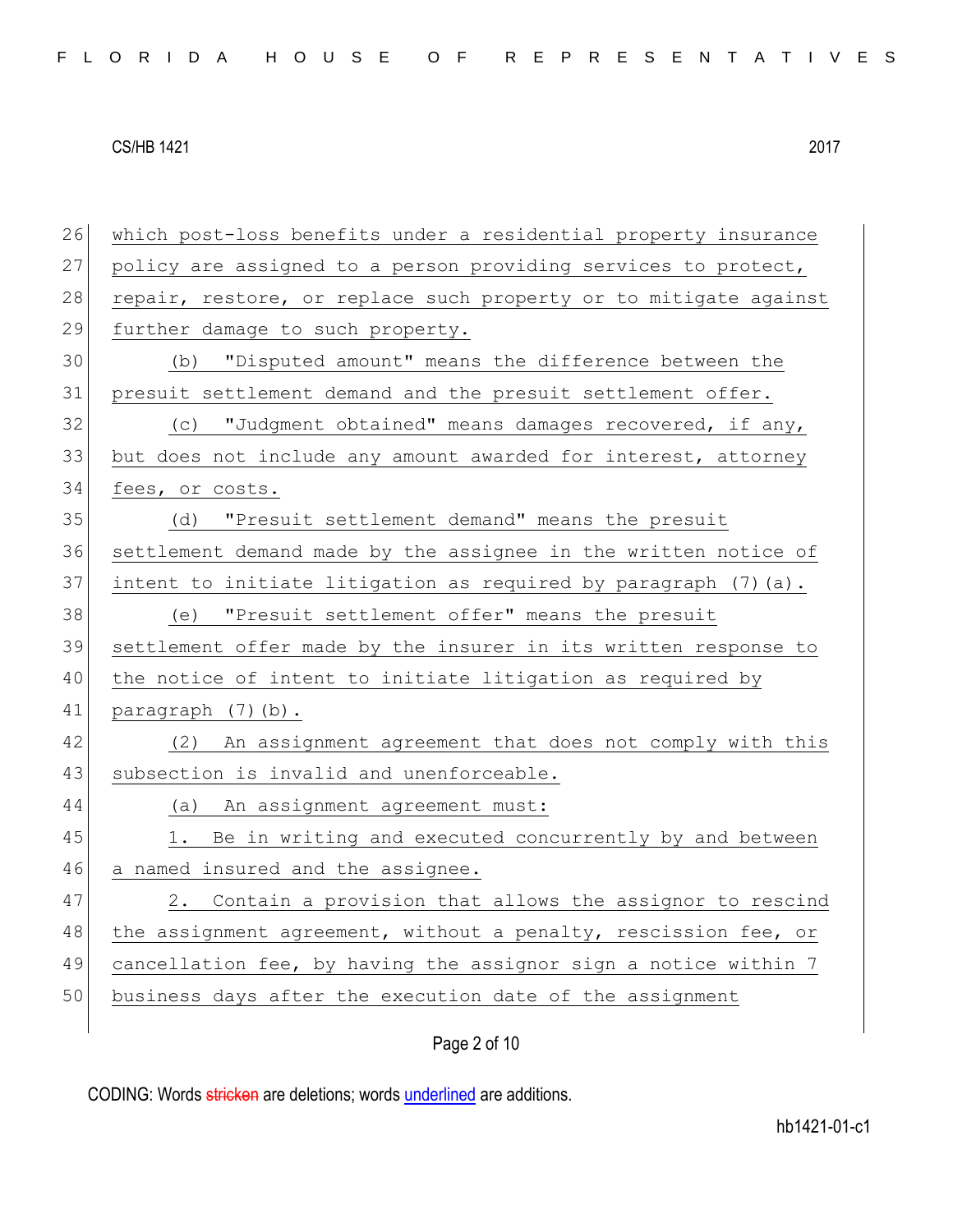51 agreement and by notifying the assignee of the rescission. The 52 assignor may rescind the assignment agreement for any reason 53 during the 7-day period. The assignor shall be responsible for 54 payment for contracted work performed before the agreement is 55 rescinded. 56 3. Contain a provision requiring the assignee to provide a 57 copy of the executed assignment agreement to the insurer within 58 3 business days after the date the assignment agreement is 59 executed or the date work begins, whichever is earlier. Delivery 60 may be made: 61 a. By personal service, overnight delivery, or electronic 62 transmission, with evidence of delivery in the form of a receipt 63 or other paper or electronic acknowledgement by the insurer; or 64 b. To the location designated for receipt of such 65 agreements as specified in the policy. 66 4. Contain a written, itemized, per-unit cost estimate of 67 the services to be performed by the assignee. If the statement 68 of services includes a claim for water restoration services, the 69 statement must also include proof that the assignee or 70 subcontractor of the assignee possesses a valid certification 71 from an entity that requires water remediation to be performed 72 according to a standard that is approved by the American 73 National Standards Institute. 74 5. Relate only to work to be performed by the assignee for 75 services to protect, repair, restore, or replace dwellings or

Page 3 of 10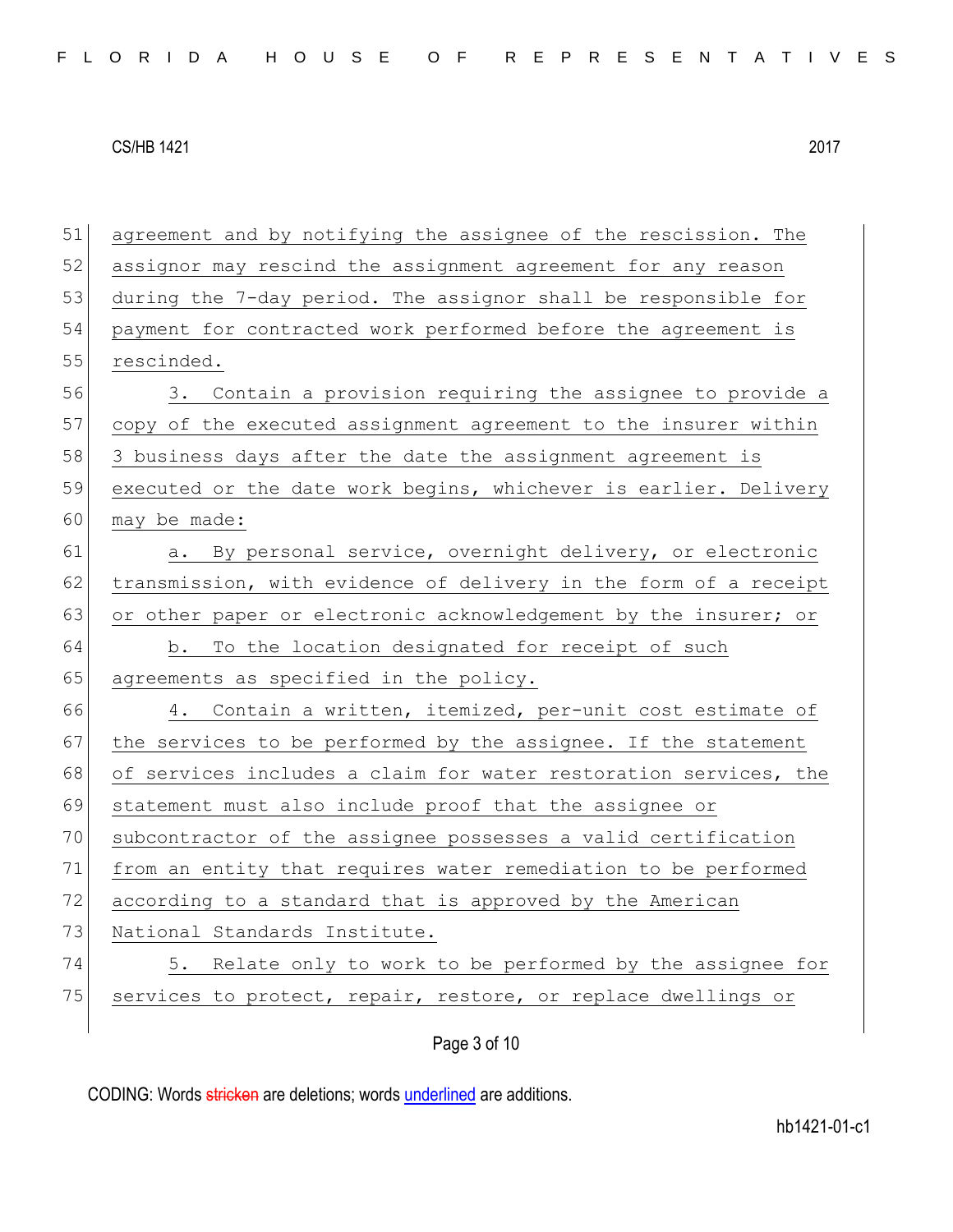| 76  | structures or to mitigate against further damage to such         |
|-----|------------------------------------------------------------------|
| 77  | property.                                                        |
| 78  | Contain the following notice in uppercase 14-point<br>6.         |
| 79  | type:                                                            |
| 80  |                                                                  |
| 81  | YOU ARE AGREEING TO GIVE UP CERTAIN RIGHTS YOU HAVE UNDER YOUR   |
| 82  | INSURANCE POLICY TO A THIRD PARTY WHICH MAY RESULT IN LITIGATION |
| 83  | AGAINST YOUR INSURER. PLEASE READ AND UNDERSTAND THIS DOCUMENT   |
| 84  | BEFORE SIGNING IT. YOU HAVE THE RIGHT TO CANCEL THIS AGREEMENT   |
| 85  | WITHOUT PENALTY WITHIN 7 BUSINESS DAYS AFTER THE DATE THIS       |
| 86  | AGREEMENT IS EXECUTED. HOWEVER, YOU ARE OBLIGATED FOR PAYMENT OF |
| 87  | ANY CONTRACTED WORK PERFORMED BEFORE THE AGREEMENT IS RESCINDED. |
| 88  | THIS AGREEMENT DOES NOT CHANGE YOUR OBLIGATION TO PERFORM THE    |
| 89  | DUTIES REQUIRED UNDER YOUR PROPERTY INSURANCE POLICY.            |
| 90  | An assignment agreement may not contain:<br>(b)                  |
| 91  | A penalty or fee for rescission of the assignment<br>1.          |
| 92  | agreement pursuant to subparagraph (a) 2.;                       |
| 93  | A check or mortgage processing fee;<br>2.                        |
| 94  | 3.<br>A penalty or fee for cancellation of the assignment        |
| 95  | agreement; or                                                    |
| 96  | 4. An administrative fee.                                        |
| 97  | In a claim arising under an assignment agreement, an<br>(3)      |
| 98  | assignee has the burden to demonstrate that the insurer is not   |
| 99  | prejudiced by the failure of the assignee to:                    |
| 100 | Maintain records of all services provided under an<br>(a)        |
|     |                                                                  |

Page 4 of 10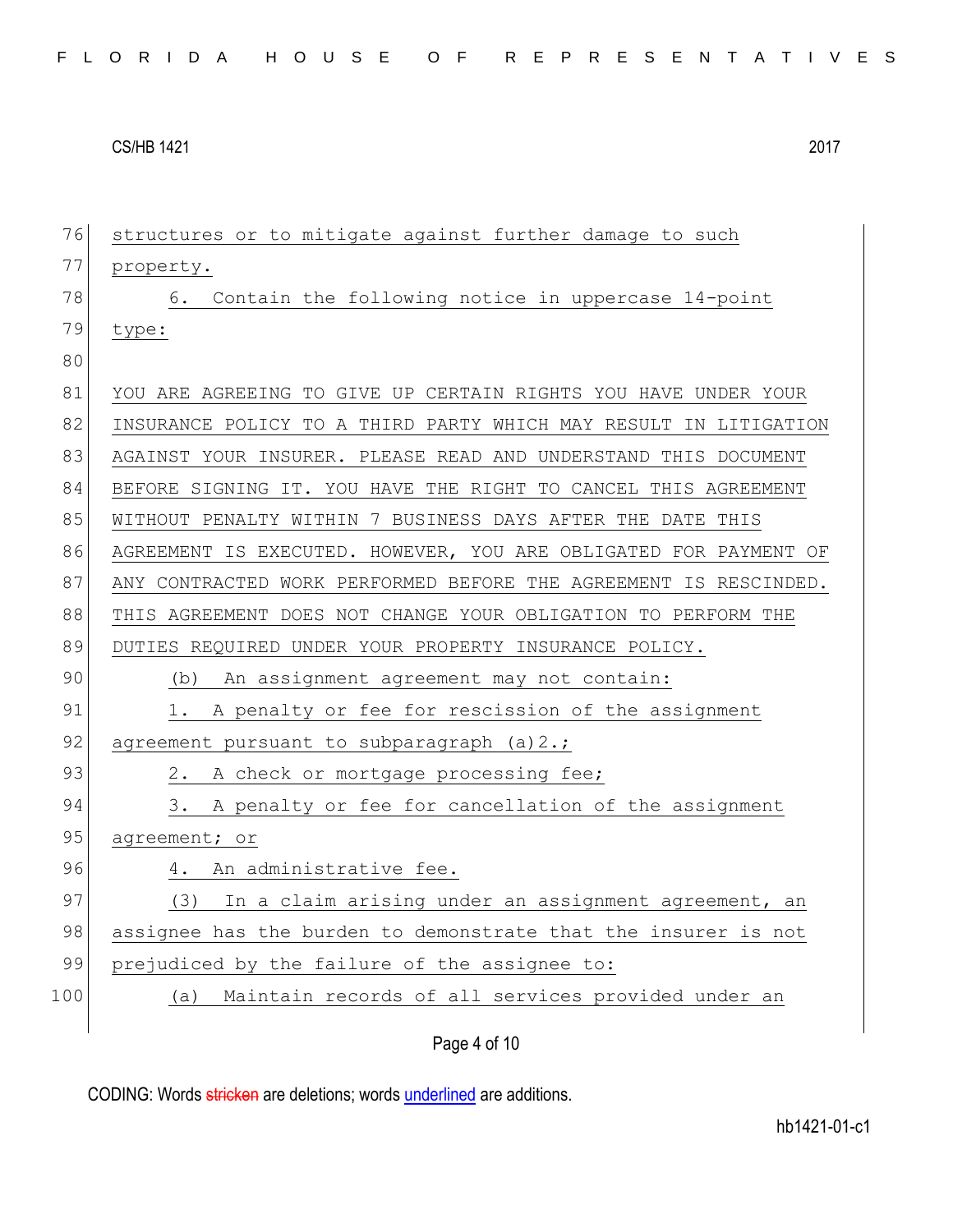| 101 | assignment agreement.                                            |
|-----|------------------------------------------------------------------|
| 102 | Cooperate with the insurer in the investigation of a<br>(b)      |
| 103 | claim.                                                           |
| 104 | Provide the insurer with requested records and<br>(C)            |
| 105 | documents related to the services provided and to permit the     |
| 106 | insurer to make copies of such records and documents.            |
| 107 | Deliver a copy of the executed assignment agreement to<br>(d)    |
| 108 | the insurer within 3 business days after the execution of the    |
| 109 | assignment agreement or work has begun, whichever is earlier.    |
| 110 | An assignee:<br>(4)                                              |
| 111 | Must provide the assignor with accurate and up-to-date<br>(a)    |
| 112 | revised statements of the scope of work to be performed as       |
| 113 | supplemental or additional repairs are required.                 |
| 114 | Must perform the work to conform with current and<br>(b)         |
| 115 | accepted industry standards.                                     |
| 116 | (c) May not seek payment from the assignor more than the         |
| 117 | applicable deductible under the policy unless the assignor chose |
| 118 | to have additional work performed at the assignor's own expense. |
| 119 | (d) Must, as a condition precedent to filing suit under          |
| 120 | the policy, and if required by the insurer, submit to            |
| 121 | examinations under oath and recorded statements conducted by the |
| 122 | insurer or the insurer's representative which are reasonably     |
| 123 | necessary, based on the scope of the work and the complexity of  |
| 124 | the claim, and limited to matters related to the services        |
| 125 | provided, the cost of the services, and the assignment.          |
|     |                                                                  |

Page 5 of 10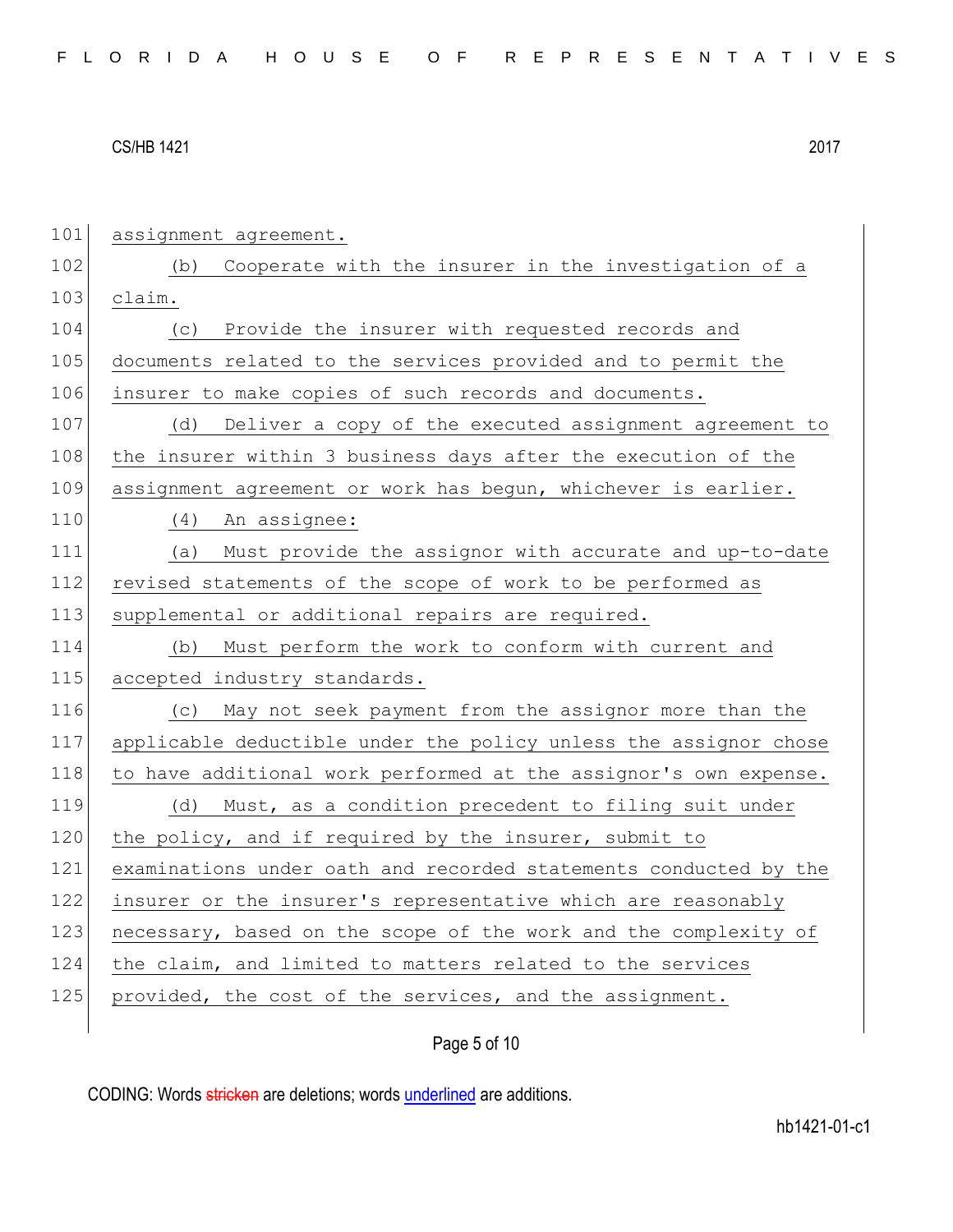126 (e) Must, as a condition precedent to filing suit under 127 the policy, and if required by the insurer, participate in 128 appraisal or other alternative dispute resolution methods in 129 accordance with the terms of the property insurance policy. 130 (5) An assignment agreement and this section do not modify 131 or eliminate any term, condition, or defense relating to any 132 managed repair arrangement provided for in the property 133 insurance policy. 134 (6) Notwithstanding any other provision of law, the 135 acceptance by an assignee of an assignment agreement is a waiver 136 by the assignee and subcontractors of the assignee, of claims 137 against named insureds for payments arising from the assignment 138 agreement. The assignee and subcontractors may not collect or 139 attempt to collect money from, maintain any action at law 140 against, or claim a lien on the real property of an insured or 141 report an insured to a credit agency for payments arising from 142 the assignment agreement. However, named insureds remain 143 responsible for the payment of any deductible amount under an 144 insurance policy, any contracted work performed before the 145 assignor rescinded the assignment agreement, and any betterment 146 ordered and approved by the assignor. Such waiver remains in 147 effect after rescission of the assignment agreement by the 148 assignor or after a determination that the assignment agreement 149 is invalid. 150 (7) (a) An assignee must provide the insurer and the

Page 6 of 10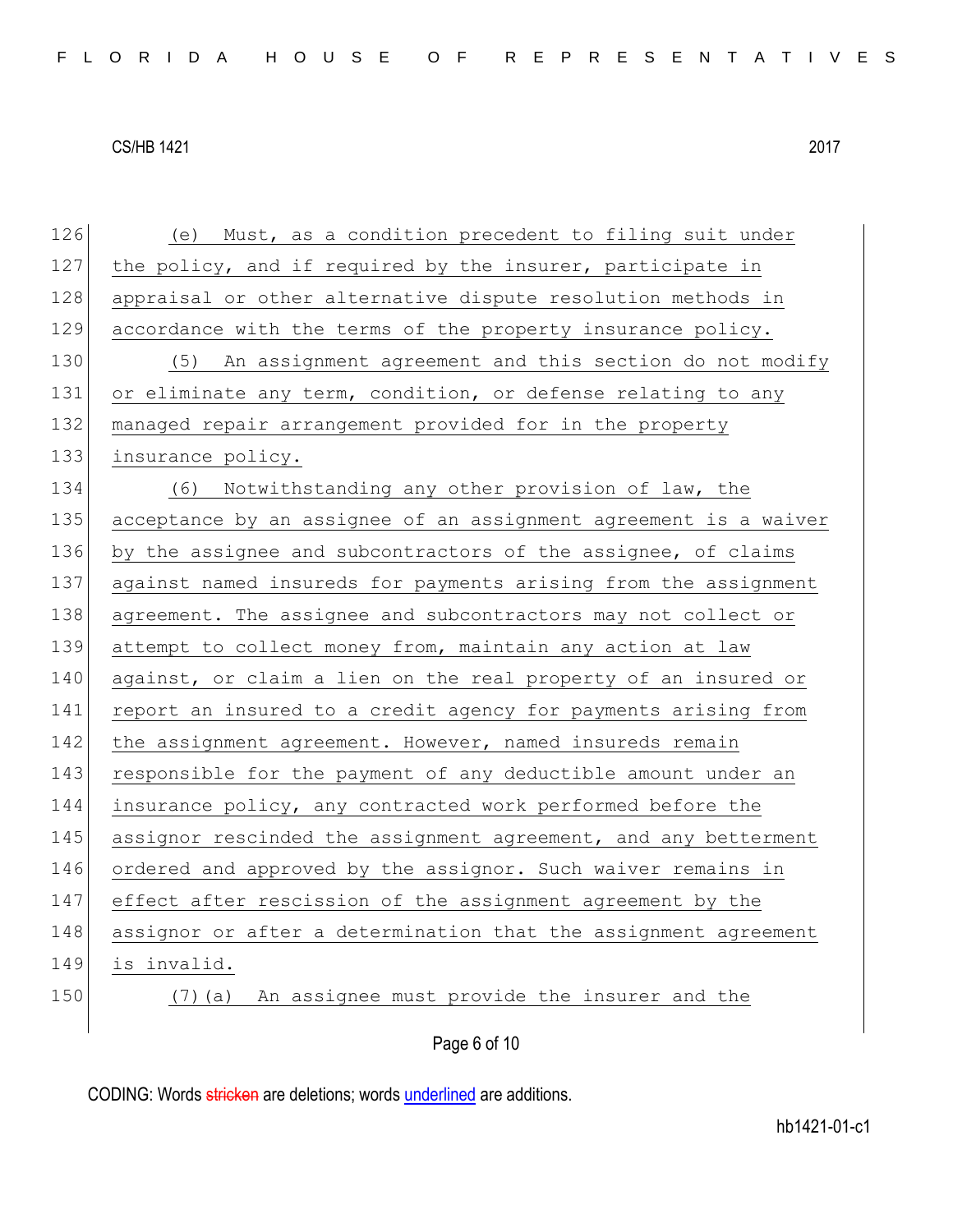| 151 | assignor with a written notice of intent to initiate litigation  |
|-----|------------------------------------------------------------------|
| 152 | before filing suit under the policy. Such notice must be served  |
| 153 | at least 10 business days before filing suit, but may not be     |
| 154 | served before the insurer has made a determination of coverage   |
| 155 | under s. 627.70131. The notice must specify the damages in       |
| 156 | dispute, the amount claimed, and any presuit settlement demand.  |
| 157 | Concurrent with the notice, and as a precondition to filing      |
| 158 | suit, the assignee must provide the insurer and the assignor a   |
| 159 | detailed written invoice or estimate, including itemized         |
| 160 | information on equipment, materials, and supplies; the number of |
| 161 | labor hours; and, in the case of work performed, proof the work  |
| 162 | has been performed in accordance with current industry           |
| 163 | standards. If the invoice or estimate includes a claim for water |
| 164 | restoration services, the assignee must provide proof of the     |
| 165 | certification required by subparagraph (2) (a) 4.                |
| 166 | (b) An insurer must respond in writing to the notice             |
|     |                                                                  |
| 167 | within the 10-day period specified in paragraph (a) by making a  |
| 168 | presuit settlement offer or requiring appraisal or other method  |
| 169 | of alternative dispute resolution as may be provided in the      |
| 170 | policy. An insurer must have a procedure for the prompt          |
| 171 | investigation, review, and evaluation of the dispute stated in   |
| 172 | such notice and must investigate the claims contained in the     |
| 173 | notice in accordance with the Florida Insurance Code.            |
| 174 | (8) Notwithstanding any other law to the contrary, in a          |
| 175 | proceeding related to an assignment agreement for post-loss      |

Page 7 of 10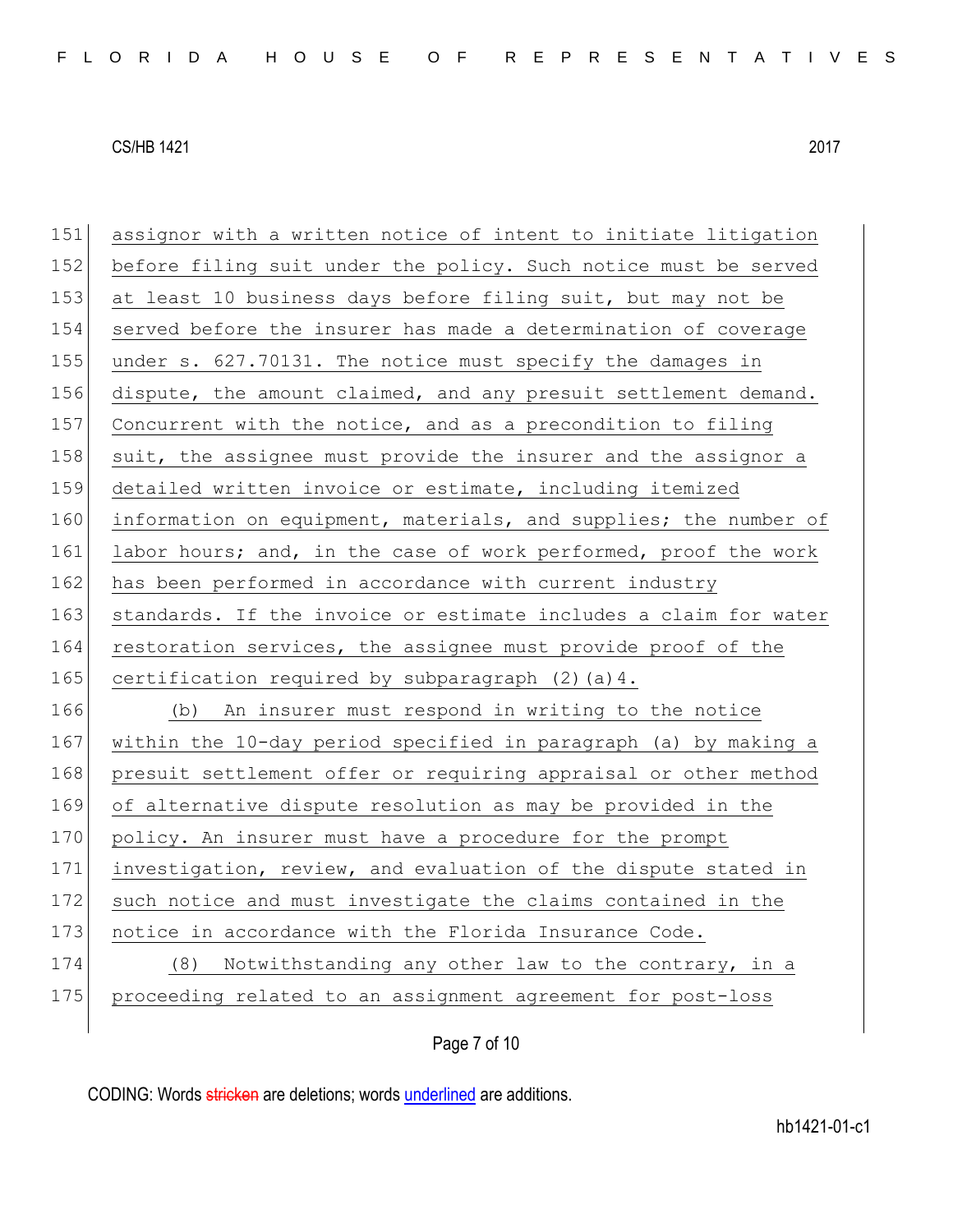| 176 | claims arising under a residential property insurance policy,    |
|-----|------------------------------------------------------------------|
| 177 | attorney fees and costs may only be recovered by an assignee     |
| 178 | under s. 57.105 and this subsection.                             |
| 179 | (a) If the difference between the judgment obtained by the       |
| 180 | assignee and the presuit settlement offer is less than 25        |
| 181 | percent of the disputed amount, the insurer is entitled to an    |
| 182 | award of reasonable attorney fees. If the difference between the |
| 183 | judgment obtained by the assignee and the presuit settlement     |
| 184 | offer is at least 25 percent but less than 50 percent of the     |
| 185 | disputed amount, no party is entitled to an award of attorney    |
| 186 | fees. If the difference between the judgment obtained by the     |
| 187 | assignee and the presuit settlement offer is at least 50 percent |
| 188 | of the disputed amount, the assignee is entitled to an award of  |
|     |                                                                  |
| 189 | reasonable attorney fees.                                        |
| 190 | (b) If the insurer fails either to inspect the property or       |
| 191 | to provide written or verbal authorization for repairs within 7  |
| 192 | calendar days after the first notice of loss, the insurer waives |
| 193 | its right to an award of attorney fees under this subsection. If |
| 194 | the failure to inspect the property or to provide written or     |
| 195 | verbal authorization for repairs was the result of an event for  |
| 196 | which the Governor had declared a state of emergency pursuant to |
| 197 | s. 252.36, factors beyond the control of the insurer which       |
| 198 | reasonably prevented an inspection or written or verbal          |
| 199 | authorization for repairs, or the named insureds' failure or     |
| 200 | inability to allow an inspection of the property after a request |

Page 8 of 10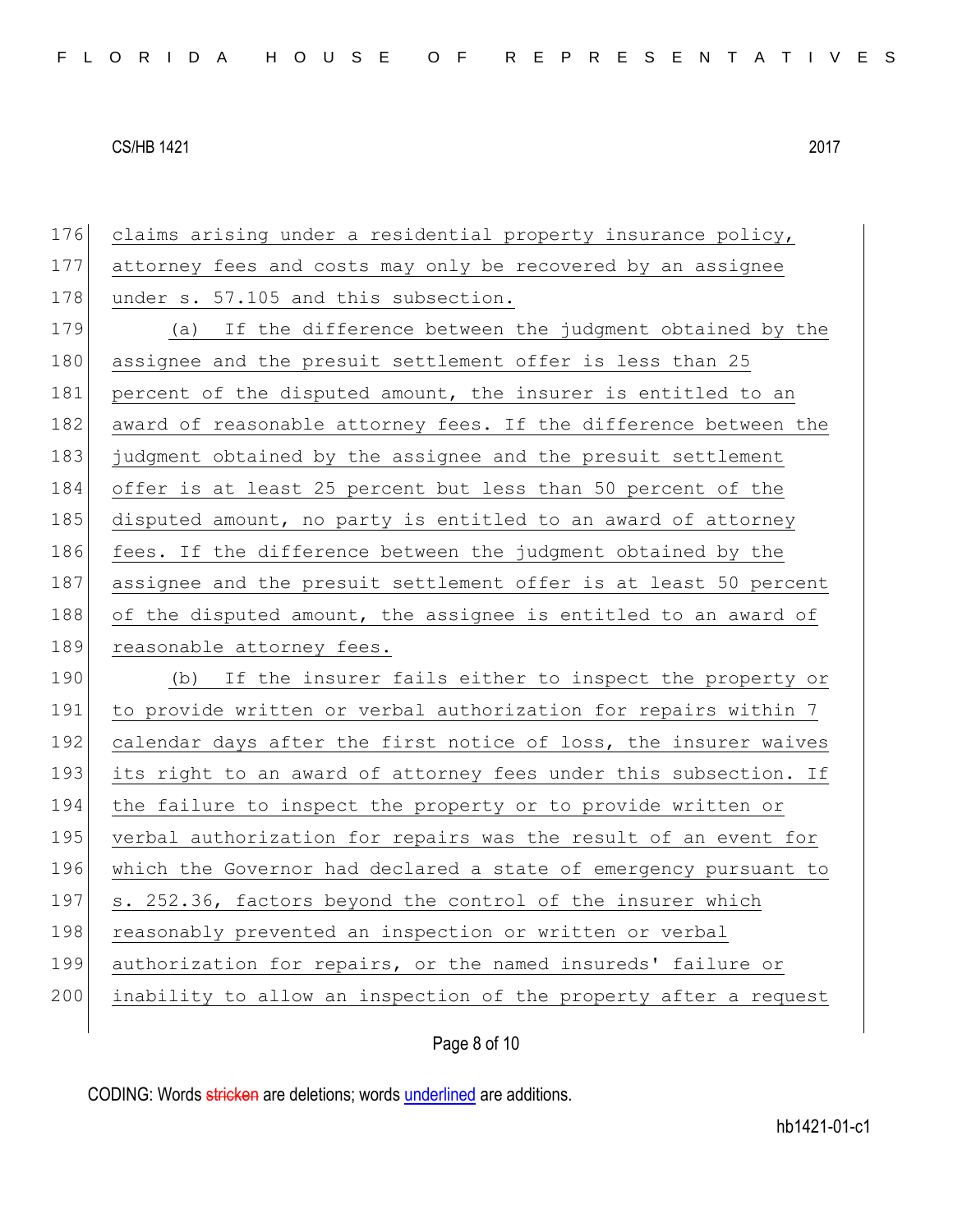201 by the insurer, the insurer does not waive its right to an award 202 of attorney fees under this subsection. 203 (9) This section does not apply to: 204 (a) An assignment, transfer, or conveyance granted to a 205 subsequent purchaser of the property with an insurable interest 206 in the property following a loss; 207 (b) A power of attorney under chapter 709 that grants to a 208 management company, family member, quardian, or similarly 209 situated person of an insured that includes the authority to act 210 on behalf of an insured as it relates to a property insurance 211 claim; or 212 (c) Liability coverage under a property insurance policy. 213 (10) The office shall require each insurer to report by 214 January 30, 2020, and each year thereafter, data on each 215 residential property insurance claim paid in the prior calendar 216 year pursuant to an assignment agreement. Such data must 217 include, but are not limited to, specific data about claims 218 adjustment and settlement timeframes and trends, grouped by 219 whether litigated or not litigated; by loss adjustment expenses; 220 and by the amount and type of attorney fees incurred or paid. 221 (11) This section applies to assignment agreements 222 executed after July 1, 2017. 223 Section 2. Section 627.422, Florida Statutes, is amended 224 to read: 225 627.422 Assignment of policies or post-loss benefits. - A

Page 9 of 10